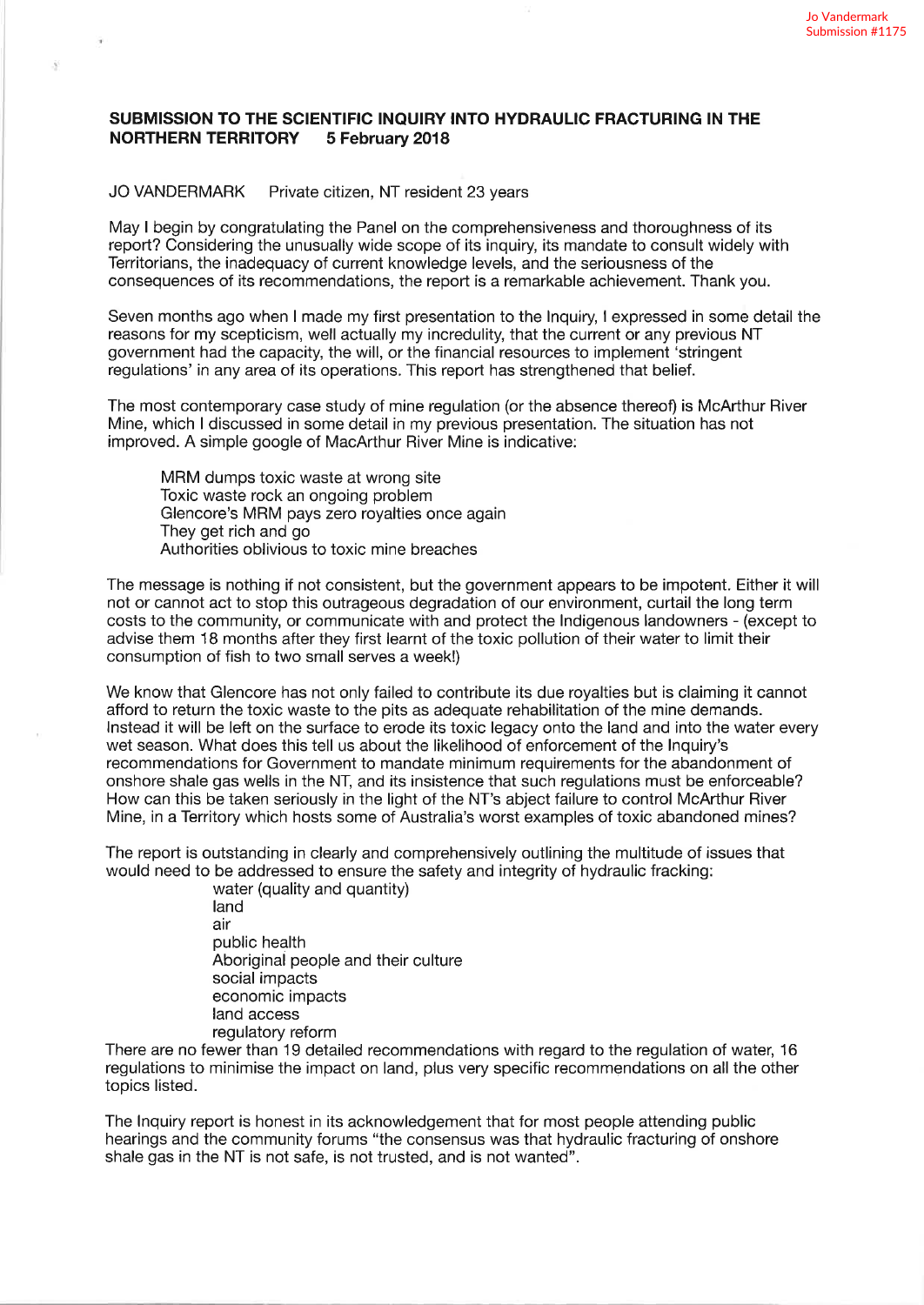It acknowledged the unacceptability of the current arrangement whereby the DPIR is both the regulator and promoter of any onshore shale gas industry, which rules out the possibility of it making independent decisions. lt recognises the consequent necessity to separate the two responsibilities.

ü.

ln its recognition of the need to improve decision making, the Panel has made recommendations to increase the transparency of the decision-making process, the accountability of the decisionmaker, and the quality of the decision-making.

With regard to the environmental impacts of fracking, it is refreshing to read of the Panel's awareness both of the need for adequate pre-development assessment, and environmental baseline data, but also its recognition of the NT's substantive lack of the basic information so essential for informed decision-making. One can only speculate on the likelihood of realistic funding to enable the collection of this baseline biological data essential for rational decisionmaking.

Attention has been given to the particular requirements for fair and balanced agreement-making processes for land owners. The impact that the development of any onshore gas industry will have on Aboriginal people their land and their culture is addressed, while acknowledging the current inadequate communication processes.

Of particular interest to me is the section of the report concerning regulation. I am puzzled by the statement that

'Regulatory reform is considered by the Panel to be a mitigating factor rather than a risk requiring assessment. That is, if the regulatory framework is sufficiently robust in content and implementation, it SHOULD (emphasis mine) reduce the risks posed by the development of any onshore shale gas development'.

At this stage I wondered why I was bothering to participate at all. Regulatory reform? Where in the Northern Territory is there evidence of the enforcement by the Government of any current "regulatory regime'? What is the basis for the confidence of the above claim? ls this just a case of the panel 'whistling in the wind'?

Re-reading the report I became painfully aware of the number of times it speaks of 'low risk', of 'reducing rísk', of 'minimising risk'. And even this minimisation of risk is dependent on the legislation and implementation of the detailed recommendations in the report. What is revealed, and this honesty is to the credit of the panel members, is that even under the most controlled and propitious of circumstances hydraulic fracturing involves undeniable risk!

What reason is there for the Northern Territory to take such serious risks to the land, to the water, to a unique biodiversity, to our inheritance, to current and future generations? Do we have the right to force our decisions on them simply for our perceived, questionable short term economic advantage?

Why are we still rooted in the mindset of earlier centuries - caricatured as 'if it moves shoot it, otherwise cut it down, dig it up and ship it out!' Do we have the right to jeopardise the next generation's chance to participate in the new industries of the twenty-first century?

No wonder respondents don't trust politicians, whose vision is limited to the next election. No wonder when our PM, Treasurer, and Minister for Resources are still quoting 10,000, 12,000 and 14,000 jobs at the proposed Adani coal mine, despite Mr Adani, under oath in court in lndia estimating 'up to 1200 jobs in the construction stage but confirming that the mine itself will be 95% robotic'. Their predictions for the jobs that will be created if the NT Government opens up to fracking are equally fanciful. Nor is the economic modelling commissioned by the Panel measuring the impact of hydraulic fracturing on existing industries convincing, and is in direct contradiction of the independent modelling of the Australia lnstitute.